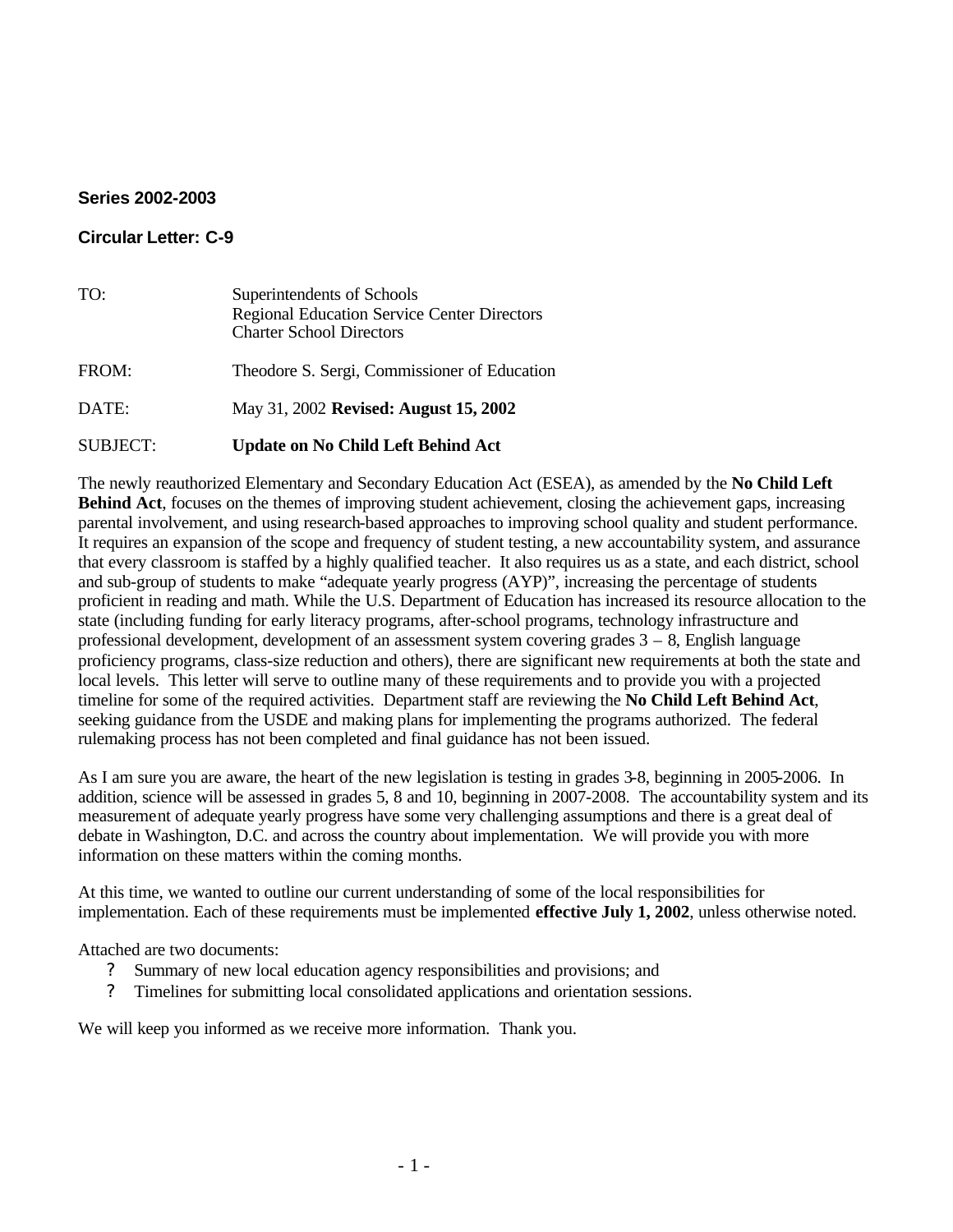## **SUMMARY OF NEW LOCAL EDUCATION AGENCY RESPONSIBILITIES AND PROVISIONS**

**Title I, Part A-Improving Basic Programs Operated By Local Educational Agencies:** provides assistance to improve the teaching and learning of children in high-poverty schools to enable those children to meet challenging State academic content and performance standards.

Parental Involvement: Districts receiving at least \$500,000 of Title I funds shall reserve at least 1 percent to carry out parental involvement activities, including promoting family literacy and parenting skills. Not less than 95% of the funds reserved for parent involvement shall be distributed to the school district's Title I schools, as identified in the consolidated application.

Note: Parental Involvement is defined in the No Child Left Behind Act as "the participation of parents in regular, two-way, and meaningful communication involving student academic learning and other school activities, including ensuring that parents play an integral role in assisting their child's learning; that parents are encouraged to be actively involved in their child's education at school and that parents are full partners in their child's education and are included, as appropriate, in decision making and on advisory committees to assist in the education of their child."

Parents-Right-To-Know: Parents of each student attending any school receiving Title I funds shall be notified at the beginning of each school year, that they may request, and the district will provide, in a timely manner, information regarding the professional qualifications of the student's classroom teachers. The information must include, at a minimum: if the teacher has met state qualification and licensing criteria for the grade levels and subject areas in which the teacher provides instruction; if the teacher is teaching under an interim certificate, a durational shortage area, a minor assignment, or as a substitute teacher; the baccalaureate degree major and any other graduate degree held by the teacher; and the field of discipline of the certification or degree; and information on whether the student is provided services by a paraprofessional and, if so, their qualifications. Parents shall also be notified, in a "timely manner," if their child has been assigned, or has been taught for four or more consecutive weeks by a teacher who is not highly qualified.

Early Childhood: Title I funds may be used as a foundation to build preschool capacity by expanding the availability of high-quality full-day preschool programs. LEAs may use Title I funds to coordinate and support transitional services for pre-kindergarten children from early childhood development programs to the local educational agency. Districts receiving Title I funds shall, in conjunction with local Head Start agencies, and, if feasible, other early educational (Early Childhood) agencies, coordinate services between the LEAs and Early Childhood agencies; and link LEA educational services with services provided by local Head Start agencies, and entities carrying out Early Reading First programs.

LEA Report Cards: Districts receiving Title I funds shall prepare and disseminate an annual LEA report card, which presents information on the district as a whole and on each school within the LEA, and which must be disseminated by the LEA to all its schools and all its students' parents no later than the beginning of the 2002-03 school year; ensure that the report card is made widely available through such means as the internet or distribution to the media; and ensure that the report card contains the required elements of student performance on the Connecticut Mastery Test and the Connecticut Academic Performance Test, in the aggregate and disaggregated by race/ethnicity, gender, enrollment in special education, English proficiency, eligibility for free/reduced-price meals, migrant status and teachers' qualifications.

Note: For the 2002-2003 school year, the required report cards will be incorporated into the Strategic School and District Profiles, which will be issued as usual in the fall by the State Department of Education; and by State law will be available and discussed at the first local Board meeting of November.

Linguistic Assessment of Limited English Proficient (LEP) Students: All districts providing services to LEP, students shall annually assess their English proficiency in speaking, reading, writing and listening and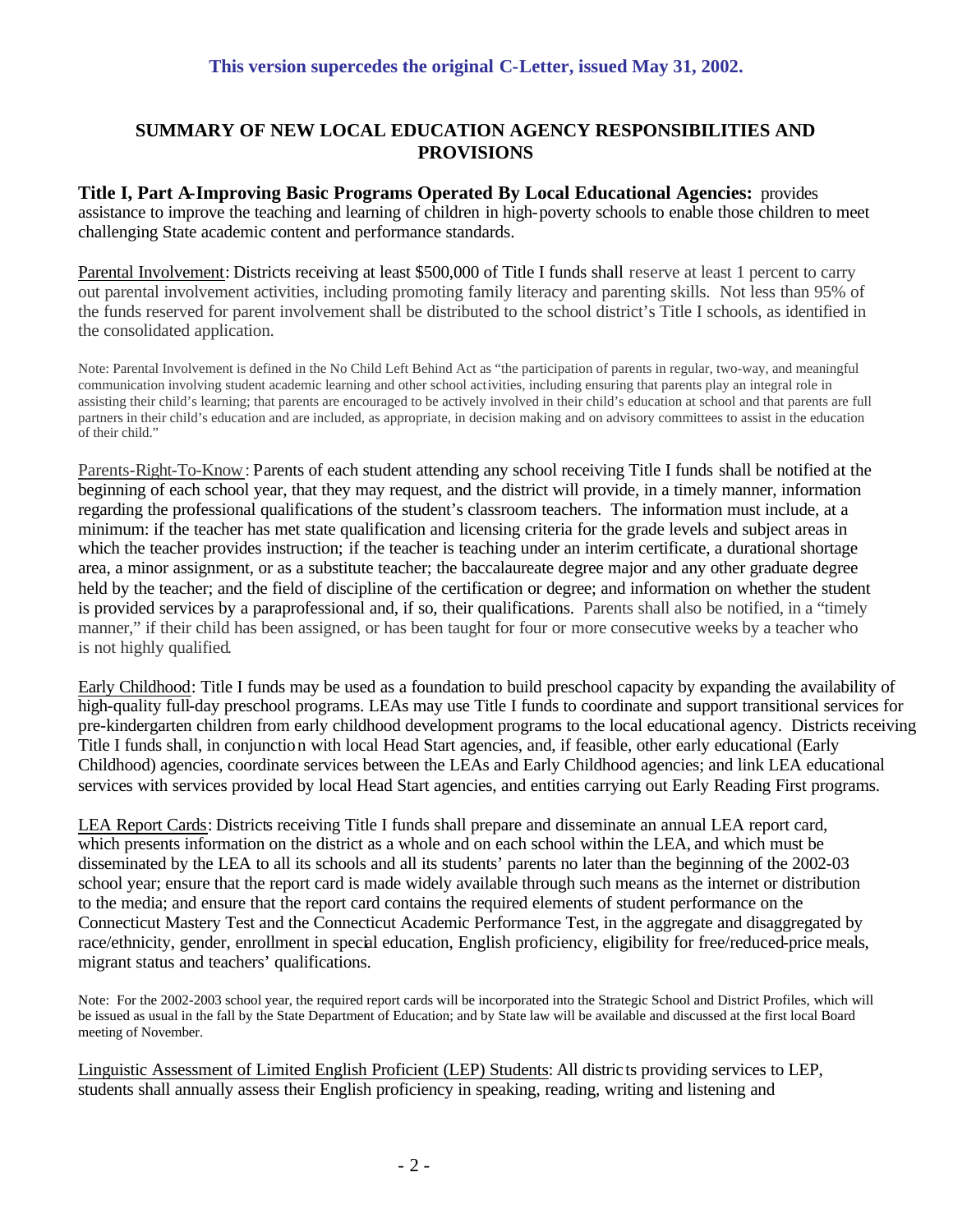comprehending beginning in the 2002-2003 school year; annually report the results to the SDE; inform the parent(s) of Limited English Proficient (LEP) students who are provided language instruction using Title I and/or Title III funds, not later than 30 days after the beginning of school, of the following: reason for identification as LEP and need for a language program; level of English proficiency, how this was assessed and the status of the student's academic achievement; methods of instruction to be used in the program and in other available programs; the differences among programs including the use of English and native language instruction; how the program will meet their child's educational strengths and needs; how the program will specifically help their child learn English and meet age appropriate academic achievement standards and eventually meet graduation requirements; exit requirements and the expected rate of transition from the program into mainstream classes, the expected rate of graduation from secondary school for students in such a program, if Title III funds are used for LEP students in secondary schools; how for a student with a disability, the program meets the objectives of the IEP; and written guidance detailing parent's rights to have their child immediately removed from the program, the options that parents have for declining enrollment of their child in the program and for choosing another program of instruction and witten guidance for assisting parents in selecting other available programs. In addition, each school district using Title III funds to provide a program and that has failed to make progress on the annual measurable achievement objectives (described in Section 3122) shall separately inform a parent or the parents of a student identified for participation in such a program, or participating in such a program, of such a failure not later than 30 days after such failure has occurred. All information to parents shall be provided in an understandable and uniform format and, to the extent possible, in a language that the parent can understand. Lastly, school districts operating programs with Title III funds shall implement an effective means of outreach to parents of LEP students regarding parental involvement in the education of their child, including how parents may be active participants in assisting their child in learning English, in achieving to high standards in core academic subjects and in meeting the same challenging State academic and content standards required of all students. This outreach shall include holding, and sending notice of opportunties for, regular meetings held to formulate and respond to recommendations from parents regarding their participation.

Note: In 2000, the SDE adopted the Language Assessment Scales (LAS) in Oral, Reading and Writing, which has been used by school districts providing bilingual education in fulfillment of Section 10-17f (c) of the Connecticut General Statutes. Since all districts will now have to annually assess their LEP students, all districts will use the same linguistic assessment with LEP students. The annual linguistic assessment must take place during a three-week period in May of each year. The Department has provided information on ordering the appropriate tests from the vendor, CTB McGraw-Hill. The vendor will also offer a series of workshops in March on the administration and scoring of these tests. The Department will collect the students' test results through an LEP data collection in June of the 2002-2003 school year, and annually thereafter. Since the ESEA requires the linguistic assessment to include oral, reading and writing in all grades, from kindergarten to 12, each year, this will change the current requirements of linguistic assessment for districts with bilingual programs. (Currently, the LAS, Oral, is used in grades kindergarten,one and two, and the LAS, Reading and Writing, is used in Grades three through 12.)

Paraprofessional Qualifications: Districts receiving Title I funds shall ensure that all paraprofessionals hired after January 8, 2002, and funded through Title I, must have completed at least two years of study at an institution of higher education; or obtained an associate's (or higher) degree; or passed a rigorous state or local assessment. In addition, all existing paraprofessionals hired before January 8, 2002 and working in a program supported with Title I funds shall, not later than January 8, 2006, meet the requirements for new paraprofessionals. The preceding requirements for new and existing paraprofessionals shall not apply to a paraprofessional who is proficient in English and a language other than English and who provides services primarily to enhance the participation of children in programs funded by Title I by acting as a translator; or whose duties consist solely of conducting parental involvement activities. However, all paraprofessionals working in a program supported with Title I funds must have earned a secondary school diploma, or its recognized equivalent.

Note: The SDE is working with several other states and the Educational Testing Service (ETS) to develop an appropriate assessment for paraprofessionals, *Parapro*, which should be available by December of 2002. This *Parapro* test will become the state assessment adopted by the State Board of Education to fulfill this requirement. Local assessments will not be necessary.

Participation of Children Enrolled in Private Schools: For the purposes of allocating Title I funds for services to eligible private school children, school districts receiving Title I funds have the option of determining either each year or every 2 years the number of private school children from low-income families.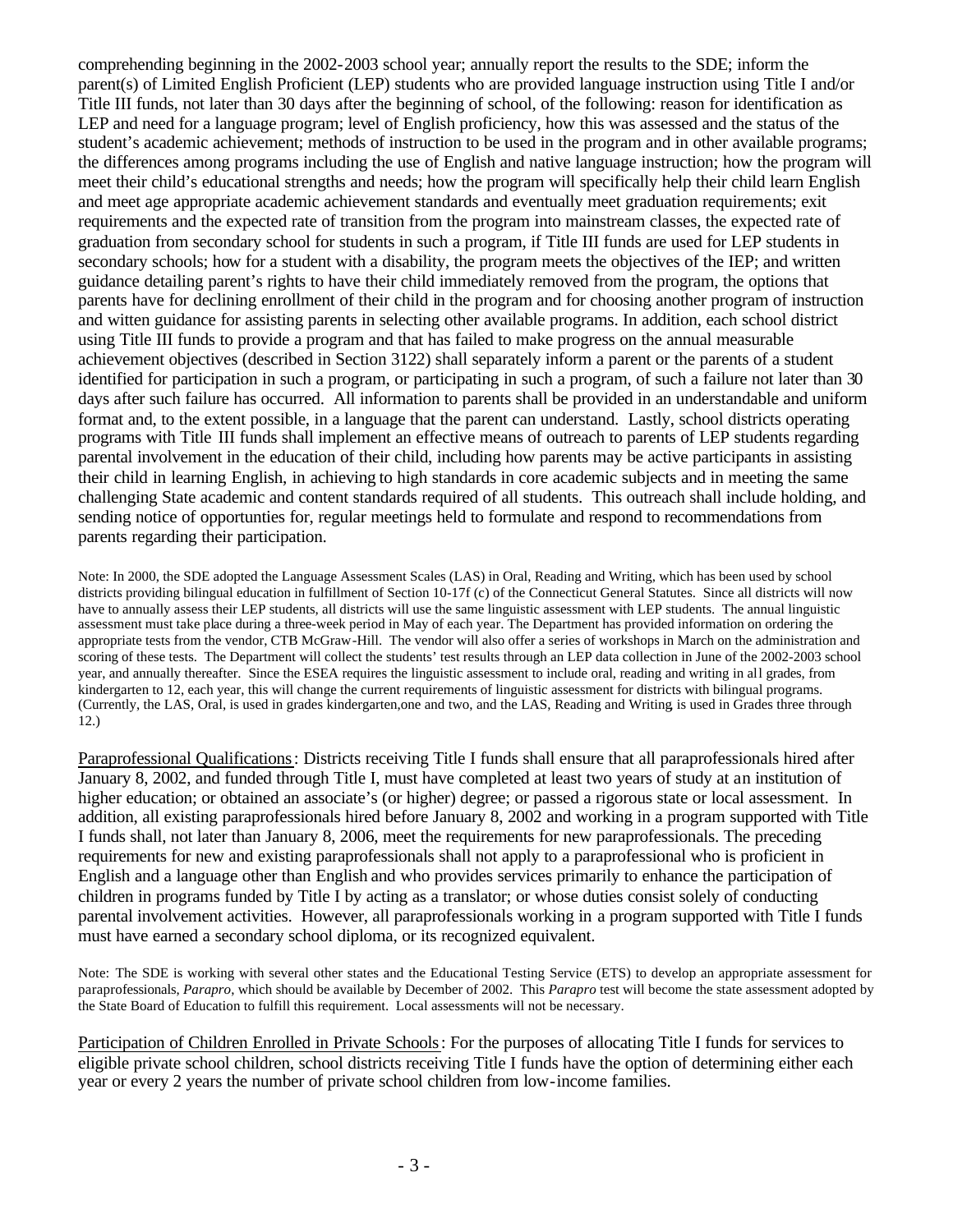Districts receiving Title I funds shall ensure timely and meaningful consultation with appropriate private school officials during the design and development of such district's Title I programs on issues such as: how the children's needs will be identified; what services will be offered; how, where, and by whom the services will be provided; how the services will be academically assessed and how the results of that assessment will be used to improve those services; the size and scope of the equitable services to be provided; the proportion of the LEA's funds allocated to private school students; the method or sources of poverty data that are used to derive the allocation for private school students; and how and when the LEA will make decisions about the delivery of services to eligible private school students, including a thorough consideration and analysis of the views of the private school officials on the provision of services through a contract with potential third-party providers; and how, if the district disagrees with the views of the private school officials on the provision of services through a contract, the school district will provide in writing to such private school officials an analysis of the reasons why the school district has chosen not to use a contractor.

Consultations shall include meetings of school district and private school officials and occur before the school district makes any decision that affects the opportunities of eligible private school children to participate in programs under Title I. Such meetings shall continue throughout implementation and assessment of services.

Districts shall retain in their records and provide to the State Department of Education, a written affirmation signed by officials of each participating private school that the consultation required has occurred. If such private school officials do not provide such affirmation within a reasonable period of time, districts shall forward the documentation that such consultation has taken place to the State Department of Education.

**Title II, Part A-Teacher and Principal Training and Recruiting Fund:** combines the Eisenhower Professional Development and the Class-Size Reduction programs into one program that focuses on preparing, training and recruiting high-quality teachers. It allows LEAs increased flexibility to allocate funds among professional development, class-size reduction, and other teacher quality activities, and eliminates the Eisenhower priority for professional development in mathematics and science. Districts may choose from among these new local activities, which include, among others: teacher and principal retention and retention initiatives; signing bonuses and other financial incentives; teacher and principal mentoring; reforming tenure system; merit pay; teacher testing; and pay differentiation initiatives. Districts are encouraged to allocate a portion of their new and increased Title II subgrant funds to cover expenses related to supporting beginning teachers in the BEST Program. Examples of allowable uses of these funds include (1) providing stipends and other financial incentives to mentor teachers or "master mentors;" (2) expanding the support of beginning teachers into their second or third year of teaching; (3) providing workshops of other professional development for beginning teachers and their mentors as well as principals around effective teaching practices and the portfolio process; and (4) providing release time for collaboration between beginning teachers and their mentors and/or content colleagues. If you spend any of these funds on professional development activities, you are required to include training on how to involve and work with parents in their child's education.

**Title II, Part D, Subpart 1-Enhancing Education Through Technology:** consolidates the current Technology Literacy Challenge Fund (TLCF) Program and the Technology Innovative Challenge Grant Program into a single State formula grant program. Fifty percent of the funds will be allocated to districts on a formula basis to districts receiving Title I funds. Fifty percent of the funds will be distributed on a competitive basis. The primary goal of the Ed Tech program is to improve student academic achievement through the use of technology in schools. It is also designed to assist every student in crossing the digital divide by ensuring that every student is technologically literate by the end of eighth grade, and to encourage the effective integration of technology with teacher training and curriculum development to establish successful research-based instructional methods. Districts are to ensure that education technology will be used to connect schools and families.

**Title V, Part A-Innovative Programs:** retains, with a few changes, the previous Title VI, Innovative Education Program Strategies that provides flexible funds to LEAs for innovative educational programs.New allowable activities include, among others: professional development and class-size reduction activities; charter schools;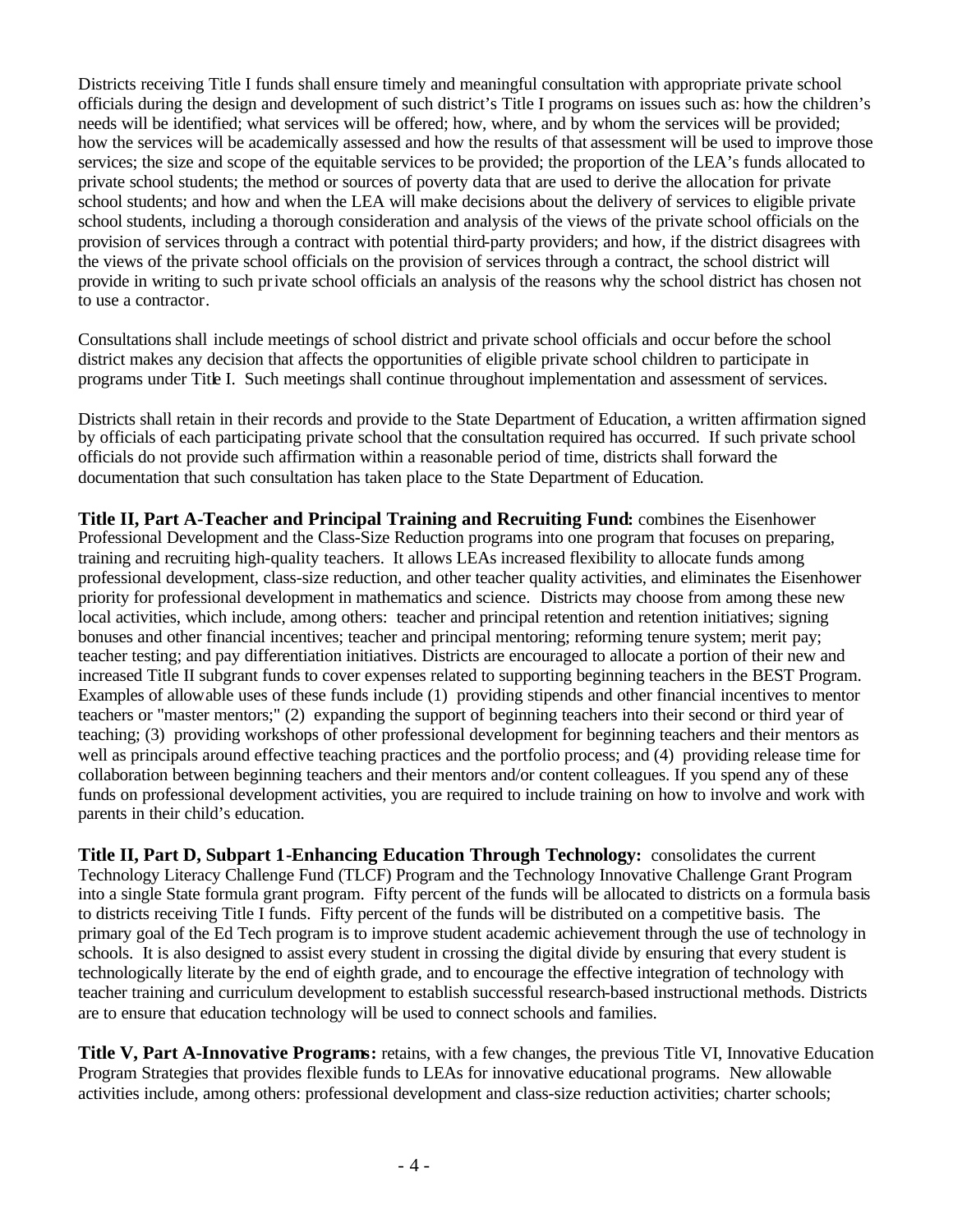community service programs; consumer, economic, and personal finance education; public school choice; programs to hire and support school nurses; school-based mental health services; alternative education programs; prekindergarten programs; academic intervention programs; programs for CPR training in schools; smaller learning communities programs; activities to advance student achievement; programs and activities that use best practice models; same-gender schools and classrooms; service-learning activities; school safety programs; programs that use research-based cognitive and perceptual development approaches and rely on a "diagnostic -prescriptive model" to improve students' learning; magnet schools; dropout prevention; gifted and talented education; and parental and community involvement.

**Graduation Rates:** Graduation rate, which is the percentage of students who graduate from a public secondary school with a regular diploma in the standard number of years (i.e., 4 years), is a required high school element of the ESEA accountability model and reporting system. Connecticut does not currently calculate a graduation rate for its regular education students, nor does it collect the data necessary to do so. The SDE will begin collecting graduation rate data on the class of 2006 through the new Connecticut Public School Information System.

**Unsafe School Choice Options:** The SDE is required to certify that it has established and implemented a policy requiring that students attending persistently dangerous public elementary or secondary schools, as determined by the State Department of Education, in consultation with the representative sample of local education agencies, or who become victims of violent criminal offenses, as determined by state law, while in or on the grounds of public and elementary and secondary schools that the students attend, be allowed to choose to attend a different, safe, public elementary or secondary school (including a charter school) within the local education agency.

Note: The SDE does not have such a policy or definition at this time – but will be developing one over the next few months.

**Highly Qualified Teachers:** The SDE is required to ensure that all public elementary and secondary school teachers in Connecticut are "highly qualified" – effective for the school year 2005-2006. "Highly qualified" means "… the teacher has obtained full State certification as a teacher (including certification obtained through alternative routes to certification) or passed the State teacher licensing examination, and holds a license to teach in such State ...; and the teacher has not had certification or licensure requirements waived on an emergency, temporary, or provisional basis. "